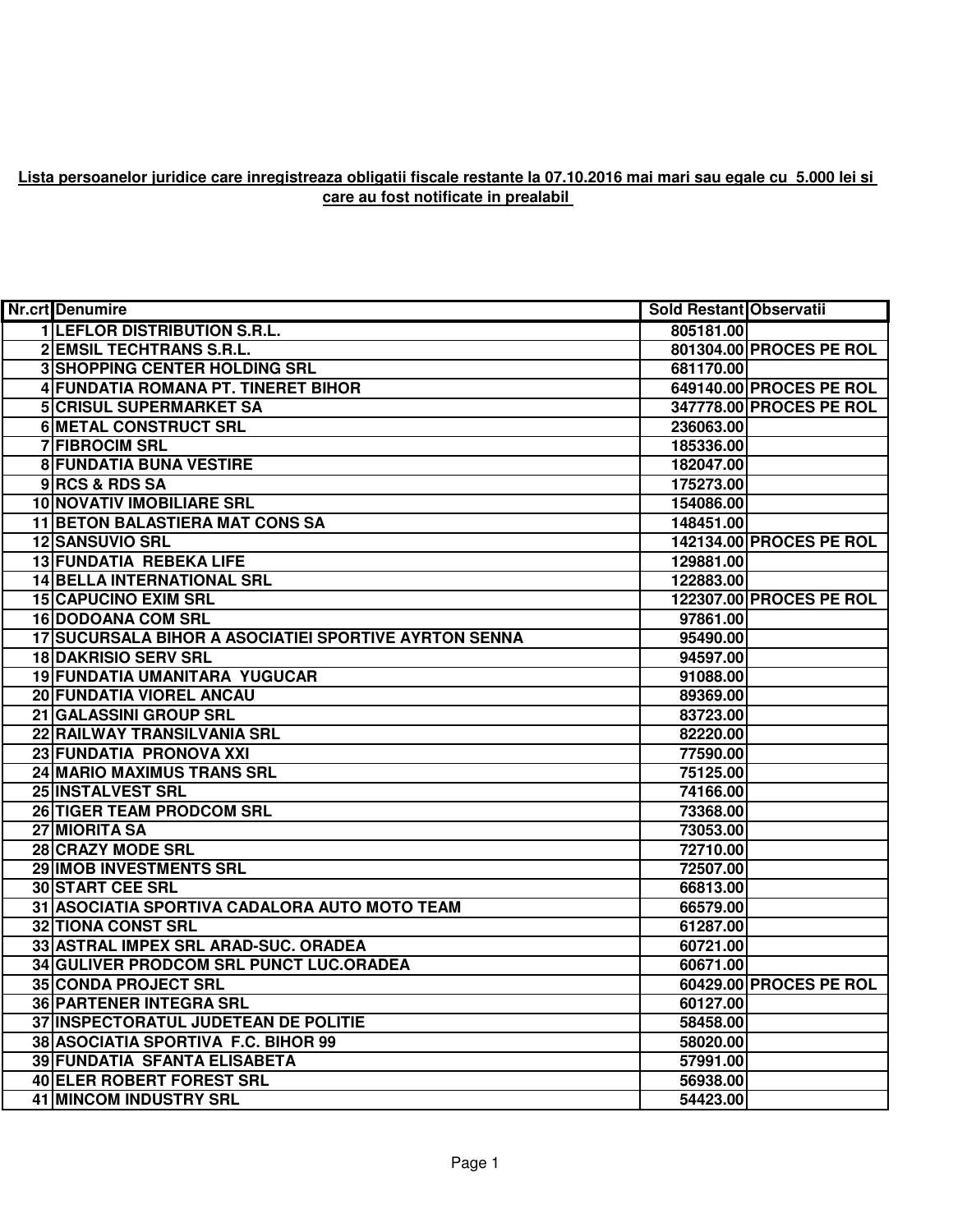| <b>Nr.crt</b> Denumire                                         | Sold Restant Observatii |                        |
|----------------------------------------------------------------|-------------------------|------------------------|
| 42 KONECT MEDIA VISION SRL                                     | 53816.00                |                        |
| 43 CAPITAL INVESTMENT SOLUTION S.R.L.                          | 52872.00                |                        |
| 44 PRODCOM CODRUTA SRL                                         | 51428.00                |                        |
| 45 CULICI COM S.R.L.                                           | 51427.00                |                        |
| 46 NORD VEST GAZ SRL                                           | 51083.00                |                        |
| 47 CONTOR SERVICE S.R.L.                                       | 50576.00                |                        |
| 48 ULTRATIND SRL                                               | 50234.00                |                        |
| <b>49 ELECTROUTIL SRL</b>                                      | 47065.00                |                        |
| 50 ISTIALIS SRL                                                | 46532.00                |                        |
| <b>51 MAMA CENTER</b>                                          | 46039.00                |                        |
| 52 GOLDEN REZIDENT SRL                                         | 45427.00                |                        |
| 53 FUNDATIA EMANUEL                                            | 44611.00                |                        |
| <b>54 AQUA KOMPLETE SRL</b>                                    | 44567.00                |                        |
| 55 FUNDATIA ATANASIA                                           | 43921.00                |                        |
| 56 PALMS SRL                                                   | 43893.00                |                        |
| 57 TECHNO MONTAJ SISTEM SRL                                    | 41705.00                |                        |
| 58 FUNDATIA SFANTUL VASILE CEL MARE                            | 37933.00                |                        |
| 59 BAZALT TRANS SRL                                            | 37546.00                |                        |
| 60 ZAFERANO SRL                                                | 36571.00                |                        |
| 61 INSPECTORATUL GENERAL COMUNICATII SI TEHNOLOGIA INFORMATIEI | 36380.00                |                        |
| 62 INSPECTORATUL TERITORIAL DE MUNCA AL JUDETULUI BIHOR        | 35182.00                |                        |
| 63 GARZEN SERV PROD SRL                                        | 34613.00                |                        |
| 64 LICUDAM SRL                                                 | 34435.00                |                        |
| 65 BASIS MANAGEMENT SOLUTION OFFICE SRL                        | 33984.00                |                        |
| 66 FUNDATIA AGRARIA                                            | 32729.00                |                        |
| 67 NEDATIM SRL                                                 | 32538.00                |                        |
| 68 INSTALATII FRIGORIFICE M.R.I. S.R.L.                        | 32069.00                |                        |
| 69 METAL CASA SRL                                              | 31929.00                |                        |
| 70 COMALIM 57 LUPSEA SA                                        | 31689.00                |                        |
| 71 FUNDATIA STEAUA VIETII                                      | 31521.00                |                        |
| 72 AKABE TRANSPORT SRL                                         | 31207.00                |                        |
| 73 FUNDATIA MIORITA                                            | 31118.00                |                        |
| <b>74 FUNDATIA MOISE</b>                                       | 29928.00                |                        |
| <b>75 VAZCOM SRL</b>                                           | 29772.00                |                        |
| 76 RESPV SRL                                                   | 29652.00                |                        |
| <b>77 ROMAX DOORS SRL</b>                                      | 29505.00                |                        |
| <b>78 FUNDATIA AGAPE</b>                                       | 28960.00                |                        |
| <b>79 CIMREX SRL</b>                                           | 28833.00                |                        |
| <b>80 GELATERIA SANDRO SRL</b>                                 | 28512.00                |                        |
| 81 LOGICA FOX SRL                                              | 27792.00                |                        |
| 82 ORFOREST SRL                                                | 26779.00                |                        |
| 83 TERASTON INVEST SRL                                         |                         | 26430.00 PROCES PE ROL |
| 84 FUNDATIA BRAVO HELP                                         | 26386.00                |                        |
| 85 ROSNIC COM S.R.L.                                           | 26178.00                |                        |
| 86 CRISMONA SERV S.R.L.                                        | 25465.00                |                        |
| 87 FUNDATIA CERTO                                              | 25398.00                |                        |
| 88 EXPRES BUSINESS INVESTMENT SRL                              | 25297.00                |                        |
| 89 RONCRIS SRL                                                 | 24919.00                |                        |
| 90 CASA DE EDITURA SI PRESA FOGET 2006 SRL                     | 24809.00                |                        |
| 91 GIACOMIRA SRL                                               | 24527.00                |                        |
| 92 FUNDATIA DE INTRAJUTORARE RABINUL                           | 23499.00                |                        |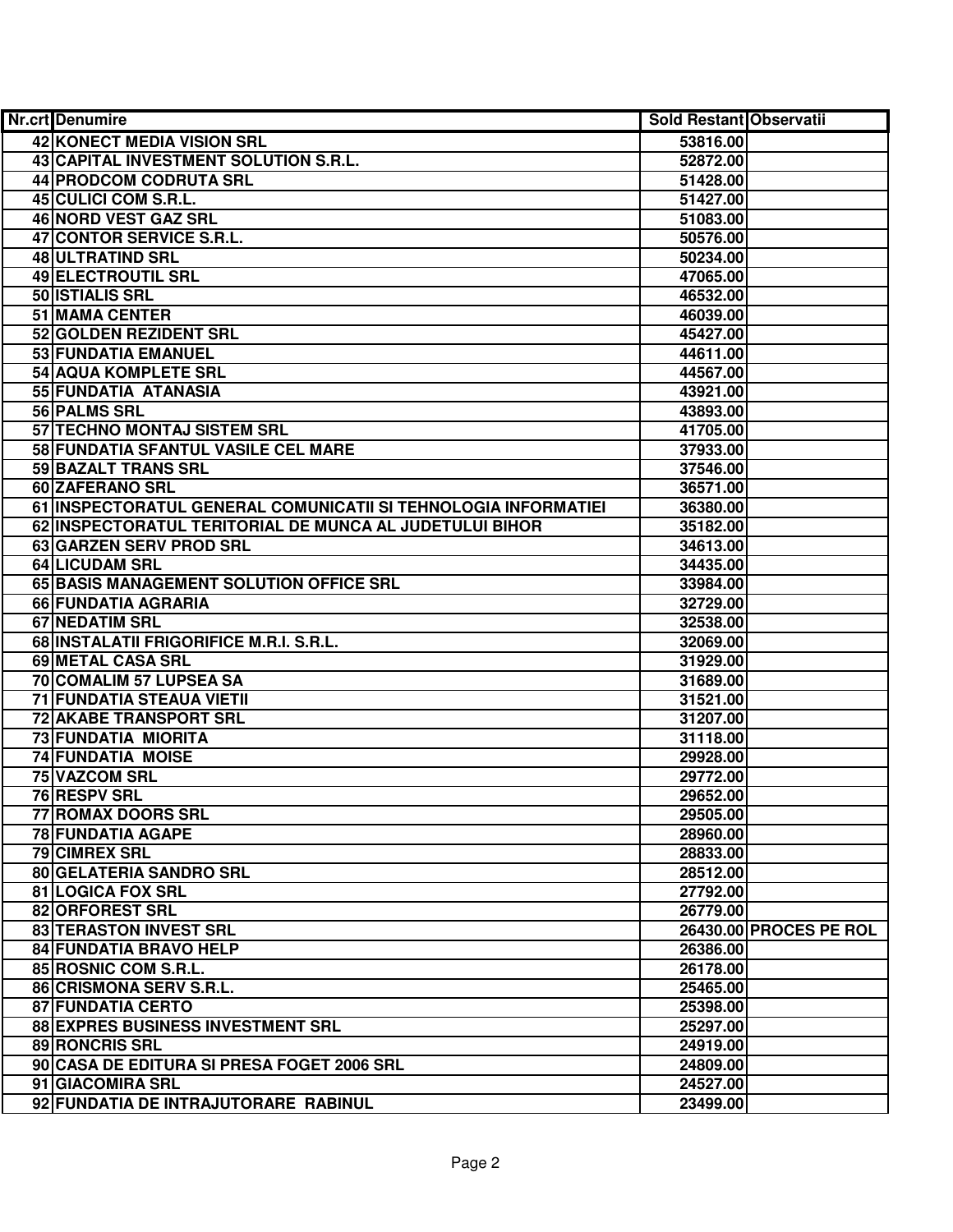| Nr.crt Denumire                                       | Sold Restant Observatii |
|-------------------------------------------------------|-------------------------|
| 93 EDIL GAMA                                          | 23469.00                |
| 94 LAND CONSULTING EVENT SRL                          | 23083.00                |
| 95 STATIUNEA DE CERCETARE - DEZVOLTARE AGRICOLA ORADE | 22945.00                |
| 96 COYOTE UGLY SRL                                    | 22890.00                |
| 97 FUNDATIA ORDINUL DE MALTA                          | 22760.00                |
| 98 KUZIMOB SRL                                        | 22434.00 PROCES PE ROL  |
| 99 FUNDATIA MARCELLO                                  | 22351.00                |
| <b>100 PARCUL AMINTIRILOR SRL</b>                     | 22112.00                |
| <b>101 FARM FOREST SRL</b>                            | 22045.00                |
| <b>102 MEGAMOTORS TRANS SRL</b>                       | 22040.00                |
| <b>103 SAPPE MARKETING SRL</b>                        | 21905.00                |
| 104 FUNDATIA PENTRU AJUTOARE UMANITARE LATIMERIA      | 21804.00                |
| <b>105 ROMPUF IMPEX SRL</b>                           | 21795.00                |
| <b>106 MACABEI SERV SRL</b>                           | 21730.00                |
| 107 GORDAN & BODEAN S.R.L.                            | 21694.00                |
| 108 SPERANTA - SERVICII SI COMERT SRL                 | 21606.00                |
| 109 ASOCIATIA AVA EMANUEL                             | 21434.00                |
| 110 BEE FEE CONSULTING SRL                            | 21388.00                |
| 111 VALMIEX COMPANY S.R.L.                            | 21290.00                |
| 112 MOBILAELIT STYLE DESIGN S.R.L.                    | 21287.00                |
| 113 INVEST SUNRISE COM S.R.L.                         | 21195.00                |
| <b>114 DONETII COM SRL</b>                            | 20978.00                |
| 115 SATTECH SRL                                       | 20580.00                |
| 116 BELA INDEX TRANS S.R.L.                           | 20569.00                |
| 117 DANDAPHNE TRANS S.R.L.                            | 20172.00                |
| <b>118 NUKLEON PROD SRL</b>                           | 19910.00                |
| 119 EUROSTAR PRO INVEST SRL                           | 19738.00                |
| <b>120 MEZERET SRL</b>                                | 19271.00                |
| 121 VELOCOMTEC SRL                                    | 19236.00                |
| 122 ECOLOGIC CONSTRUCT SRL                            | 18961.00                |
| 123 SOVECO ROMANIA SRL                                | 18907.00                |
| 124 FUNDATIA PELLE                                    | 18732.00                |
| 125 PROMO PROD INVEST SRL                             | 18493.00                |
| 126 FUNDATIA DE INTRAJUTORARE PRO - HELP              | 18407.00                |
| <b>127 FUNDATIA MARIA HILFE</b>                       | 18216.00                |
| 128 M.C.C. OIL DOWNSTREAM SRL                         | 17683.00                |
| <b>129 GENCO CARWASH SRL</b>                          | 17444.00                |
| <b>130 MATE FOREST SRL</b>                            | 16698.00                |
| <b>131 EURO LOAD INTERNATIONAL SRL</b>                | 16646.00                |
| 132 MILLSTAR PROD S.R.L.                              | 16593.00                |
| <b>133 FUNDATIA UNIVERSITARIA</b>                     | 16397.00                |
| <b>134 FUNDATIA TARGET</b>                            | 16370.00                |
| <b>135 FRIGOCONTI SRL</b>                             | 16325.00                |
| 136 NEFTUN PROD IMPEX S.R.L.                          | 16277.00                |
| 137 PAND-COM-IMPEX SRL                                | 16162.00                |
| 138 NYMPHEA INVEST SRL                                | 16118.00                |
| <b>139 FUNDATIA CONEXIUNI</b>                         | 16053.00                |
| 140 DANDELI SERV COM SRL                              | 15988.00                |
| 141 PIZZAROLA SRL                                     | 15900.00                |
| <b>142 FUNDATIA TIMOTEI</b>                           | 15704.00                |
| 143 RESTAURANT LA GALLERIA S.R.L.                     | 15677.00                |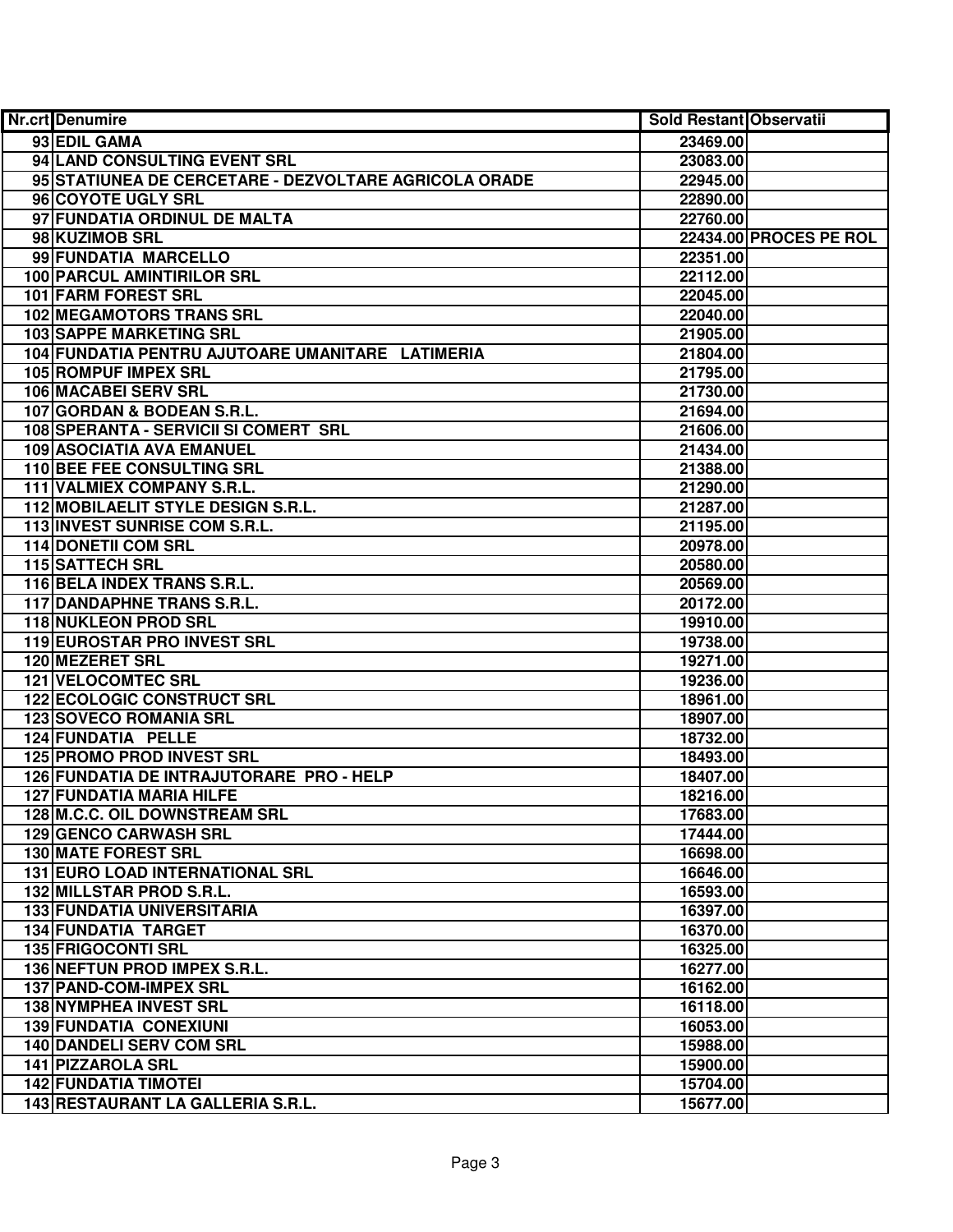| <b>Nr.crt</b> Denumire                 | Sold Restant Observatii |  |
|----------------------------------------|-------------------------|--|
| <b>144 FUNDATIA DAHL</b>               | 15658.00                |  |
| <b>145 FUNDATIA SFANTA MARIA</b>       | 15593.00                |  |
| <b>146 SPIRALEXA SRL</b>               | 15553.00                |  |
| <b>147 GINOBRI TRANSCOM SRL</b>        | 15425.00                |  |
| 148 DI GRANDA COM SRL                  | 15011.00                |  |
| <b>149 FUNDATIA AUMAR</b>              | 14954.00                |  |
| 150 PORTAN I. CALIN CAB. AVOC.         | 14950.00                |  |
| <b>151 FABRIZIO SRL</b>                | 14932.00                |  |
| <b>152 EDITURA AQUILA LOGISTIC SRL</b> | 14930.00                |  |
| <b>153 AGROMEC ORADEA SA</b>           | 14905.00                |  |
| <b>154 TABAC TRANSILVANIA SRL</b>      | 14868.00                |  |
| <b>155 CALICOR GROUP SRL</b>           | 14714.00                |  |
| <b>156 FUNDATIA CULTURALA PHOENIX</b>  | 14632.00                |  |
| <b>157 ENDODIGEST SRL</b>              | 14593.00                |  |
| <b>158 FUNDATIA APOCALIPTUS</b>        | 14205.00                |  |
| 159 VALSPUM SRL                        | 14140.00                |  |
| <b>160 ITALIAN TRADING S.R.L.</b>      | 13977.00                |  |
| <b>161 SERVICE AUTO MILIAN SRL</b>     | 13955.00                |  |
| 162 BYA & GYA SRL                      | 13640.00                |  |
| <b>163 FELISON PROD SRL</b>            | 13498.00                |  |
| <b>164 PROSTAR CRISTAL SRL</b>         | 13317.00                |  |
| <b>165 ROXANAFLOR SRL</b>              | 13317.00                |  |
| <b>166 PROFICOM SRL</b>                | 13046.00                |  |
| 167 INTENSIV OIL GROUP SRL             | 13023.00                |  |
| <b>168 TOMI OIL SRL</b>                | 12699.00                |  |
| 169 SAN - TEAM ROMANIA S.R.L.          | 12693.00                |  |
| <b>170 ANABOND SRL</b>                 | 12667.00                |  |
| <b>171 KUN TRUCK SRL</b>               | 12655.00                |  |
| 172 WORLD ACTIV COMPANY SRL            | 12635.00                |  |
| 173 FUNDATIA IULIAN HUMANITAS          | 12596.00                |  |
| <b>174 ZIMRA S.R.L.</b>                | 12523.00                |  |
| 175 FMZ DEVELOPMENT RO SRL             | 12382.00                |  |
| 176 YASSISS WORLD SRL                  | 12290.00                |  |
| 177 DINO & VAS SRL                     | 12182.00                |  |
| <b>178 DORYCOR TOURS S.R.L.</b>        | 12155.00                |  |
| 179 FLONEL SERVICE S.R.L.              | 12033.00                |  |
| <b>180 TOTAL ENERGY PV SRL</b>         | 11974.00                |  |
| <b>181 MESTERUL CASEI SRL</b>          | 11950.00                |  |
| <b>182 DAMARITO SRL</b>                | 11937.00                |  |
| 183 DOE PREST SRL                      | 11818.00                |  |
| <b>184 SIBROM SERV SRL</b>             | 11736.00                |  |
| <b>185 AKTAA COMPANY IMPEX SRL</b>     | 11576.00                |  |
| <b>186 ASOCIATIA DAVID CENTER</b>      | 11534.00                |  |
| 187 PROIECT GEO 2003 SRL               | 11534.00                |  |
| 188 AYMAN SRL                          | 11379.00                |  |
| <b>189 MAKEART SRL</b>                 | 11379.00                |  |
| 190 MOLDOTRANS INTERNATIONAL S.R.L.    | 11264.00                |  |
| 191 FLORICICA MAGAZIN S.R.L.           | 11181.00                |  |
| 192 CRISTINA & IOANA SRL               | 11171.00                |  |
| 193 SALOMGEO THERM IMPEX S.R.L.        | 11126.00                |  |
| 194 SILVOTOP SRL                       | 10963.00                |  |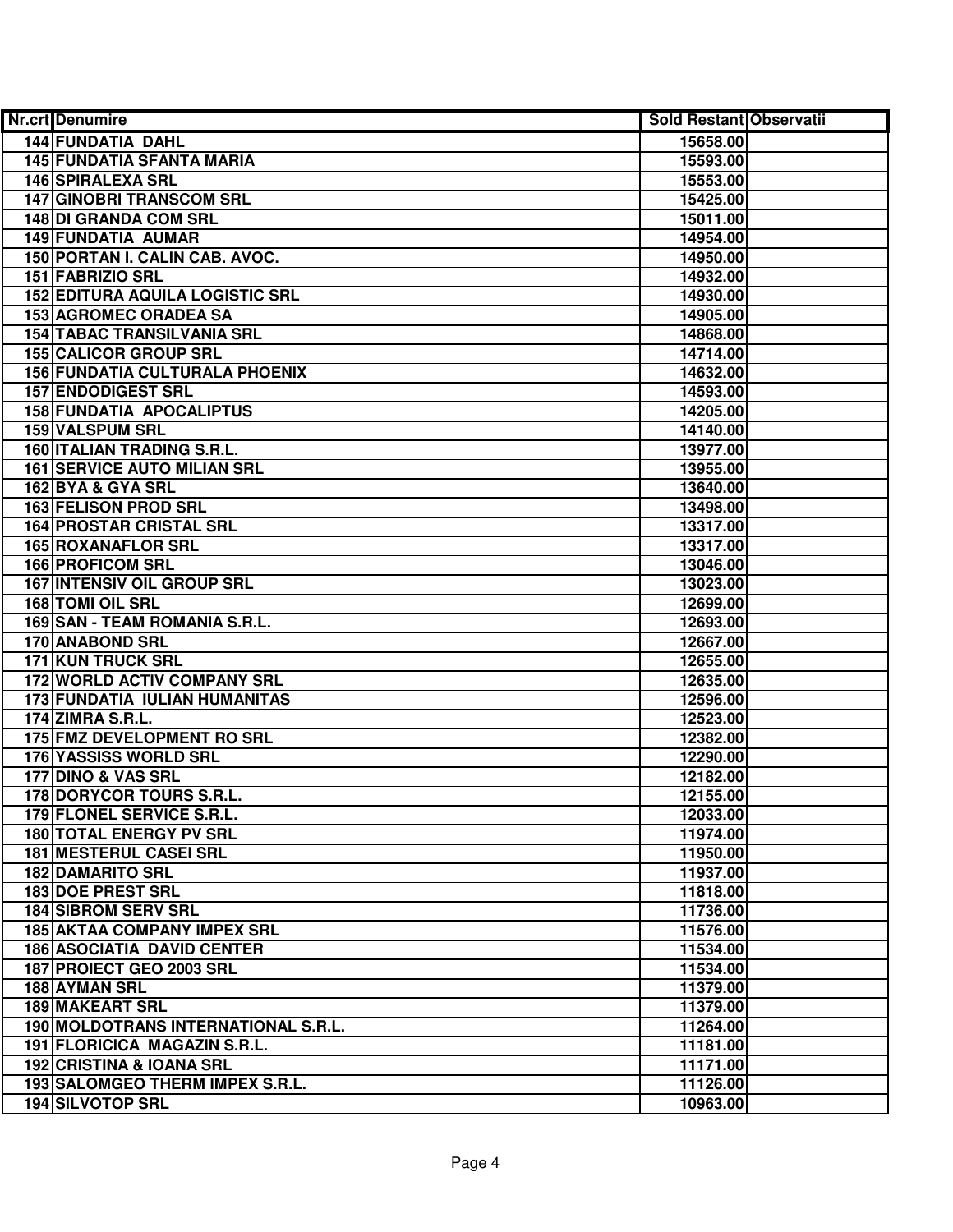| <b>Nr.crt</b> Denumire                              | Sold Restant Observatii |  |
|-----------------------------------------------------|-------------------------|--|
| 195 BIOPANIS S.R.L.                                 | 10962.00                |  |
| 196 FUNDATIA PRIETENIA ROMANO-TURCA                 | 10959.00                |  |
| <b>197 CAFE MOLLO SRL</b>                           | 10912.00                |  |
| <b>198 UNIAS EXPERT SRL</b>                         | 10865.00                |  |
| <b>199 PADEN CONSTRUCT SRL</b>                      | 10856.00                |  |
| 200 PLASTIKAROM SRL                                 | 10843.00                |  |
| 201 EUROGERARDO SRL                                 | 10732.00                |  |
| 202 LODIANA INVEST SRL                              | 10560.00                |  |
| 203 TECHNO BUILD SRL                                | 10355.00                |  |
| <b>204 VEST TRUCKRO SRL</b>                         | 10190.00                |  |
| 205 UTILMEC SRL                                     | 10175.00                |  |
| <b>206 FUNDATIA LIBERIS BIHOR</b>                   | 10098.00                |  |
| <b>207 ARTYSTIL HOME SRL</b>                        | 10041.00                |  |
| 208 FUNDATIA SPERANTA VESNICA                       | 10030.00                |  |
| 209 DORIRINA CONT SRL                               | 9999.00                 |  |
| 210 FUNDATIA STUDENTILOR ECOLOGI SILVA              | 9979.00                 |  |
| 211 ASOCIATIA EL SADAI                              | 9933.00                 |  |
| 212 MUREDIA S.R.L.                                  | 9824.00                 |  |
| 213 GEO & LENY TRANS SRL                            | 9599.00                 |  |
| 214 LAGALION SRL                                    | 9599.00                 |  |
| 215 ASOCIATIA CULTURALA CANTATA MELODICA - SUCURSAL | 9557.00                 |  |
| 216 RUNNER COM S.R.L.                               | 9411.00                 |  |
| 217 IARA VET COM SRL                                | 9337.92                 |  |
| 218 CAPITOLIUM TOURS SRL                            | 9337.00                 |  |
| 219 IDANITA COM S.R.L.                              | 9325.00                 |  |
| 220 FUNDATIA SFANTUL GHEORGHE BIRUITORUL            | 9243.00                 |  |
| 221 FRATELLI PINTO SRL                              | 9241.00                 |  |
| 222 MOBEXPRES SRL                                   | 9201.00                 |  |
| 223 FUNDATIA UMANITARA MEDUZA                       | 9014.00                 |  |
| 224 REPUBLIC CAFE SRL                               | 8982.00                 |  |
| <b>225 PANTOS TOURS SRL</b>                         | 8917.00                 |  |
| 226 DIESEL IMPEX SRL                                | 8853.00                 |  |
| 227 HALINOTRANS SRL                                 | 8815.00                 |  |
| 228 FUNDATIA DE INTRAJUTORARE CARPATICA             | 8780.00                 |  |
| 229 COMPPIL S.A.                                    | 8770.00                 |  |
| 230 BISERICA CRESTINA BAPTISTA EPISCOPIA BIHOR      | 8633.00                 |  |
| 231 FASTLINK SRL                                    | 8585.00                 |  |
| 232 KERMAG IMPORT EXPORT SRL                        | 8570.00                 |  |
| 233 GALERIA RISTORANTE DEL TEATRO SRL               | 8530.00                 |  |
| 234 COMALIM 103 VANA SRL                            | 8519.00                 |  |
| 235 BIEFE CASA SRL                                  | 8474.00                 |  |
| 236 COMPANIA DE SERVICII FINANCIARE MODRU SRL       | 8361.00                 |  |
| 237 LIMAR PREST SRL                                 | 8345.00                 |  |
| 238 FUNDATIA RALUCA                                 | 8320.00                 |  |
| 239 FUNDATIA TEODORA CARITY                         | 8315.00                 |  |
| 240 ASOCIATIA CENTRUL DE STUDII CRESTINE            | 8200.00                 |  |
| 241 CONFREP S.R.L.                                  | 8161.00                 |  |
| 242 HEMACHI SRL                                     | 8052.00                 |  |
| 243 ALCAHIM SRL                                     | 8038.00                 |  |
| 244 KISS CAFFE SRL                                  | 8038.00                 |  |
| 245 LORIAN TRADE S.R.L.                             | 8038.00                 |  |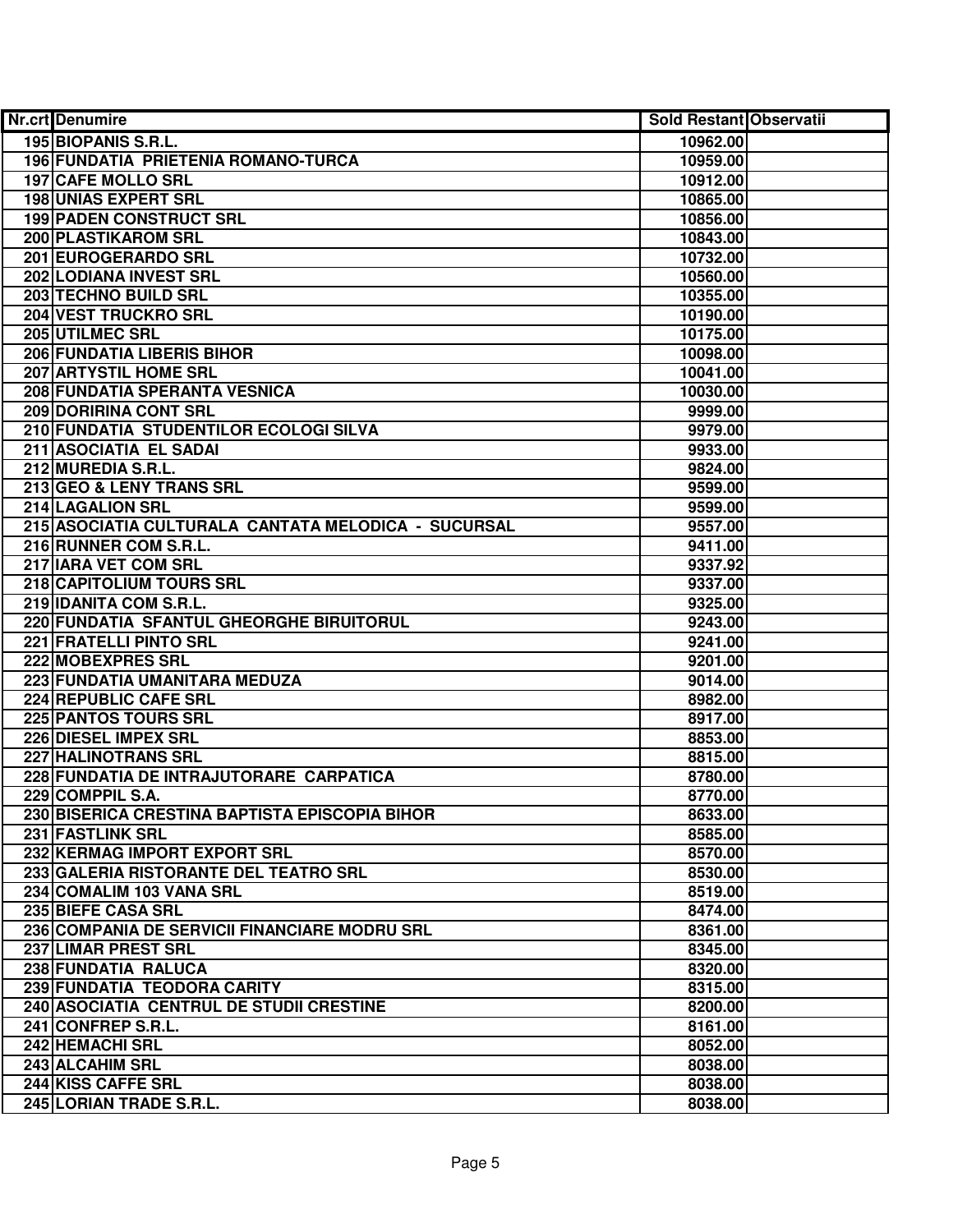| 246 FORESTSOFT SRL<br>8032.00<br>247 LUSEL PROD SRL<br>7994.00<br>248 MIFLO STYLE SRL<br>7952.00<br>249 CORASON SRL<br>7858.00<br>250 VILIAM IMPEX SRL<br>7848.00<br>251 CASA AMBIENT SRL<br>7792.00<br>252 ASOCIATIA CARITATIVA ROMANO-ENGLEZA MEDICAID<br>7675.00<br>253 FUNDATIA LUKANCA<br>7646.00<br>254 MEDAVID SRL<br>7636.00<br>255 BIATOD SRL<br>7581.00<br><b>256 EGBERT AGRISERVICES SRL</b><br>7554.00<br>7432.00<br>257 ANCILIA SRL<br>258 MARTEX SRL<br>7393.00<br>259 ADJARA COM SRL<br>7374.00<br>260 FAGIANCA SRL<br>7296.00<br>261 LUC-TAV PRODCOMSERV S.R.L.<br>7256.00<br>262 TAR & TAR BROKER DE ASIGURARE S.R.L.<br>7237.00<br>263 LOGONOVO SRL<br>7224.00<br>264 FRETUS SRL<br>7222.00<br>265 CASIMO CLUB SRL<br>7211.00<br><b>266 DANIS CONFEXIM SRL</b><br>7171.00<br>267 FGM SOLAR SRL<br>7135.00<br>268 FLORINEL PROD<br>7086.00<br>269 UNITED EVASION SRL<br>7025.00<br>270 SEBANA S.R.L.<br>6890.00<br>271 BENY M SERVCOM S.R.L.<br>6859.00<br>272 P.A.V. SRL<br>6844.00<br>273 EXTRAPAN S.R.L.<br>6825.00<br>274 PEDRINO SRL<br>6818.00<br>275 INTERROSI SRL<br>6746.00<br>276 KALZ FLEX SRL<br>6687.00<br><b>277 MASTER QUALITY SRL</b><br>6684.00<br>278 REPADY EXPRES SRL<br>6672.00<br>279 MONTANA PLAY S.R.L.<br>6658.00<br>280 GABI & LACI SRL<br>6558.00<br>281 FUNDATIA ARIANNA<br>6522.00<br><b>282 TOPSPORT DEMIAN SRL</b><br>6517.00<br><b>283 BELVERDE SRL</b><br>6513.00<br><b>284 INTERTRANS ADRIAN SRL</b><br>6513.00<br>285 PUPA COM S.R.L.<br>6482.00<br><b>286 DUNCA CONSTRUCT SRL</b><br>6463.00<br>287 FUNDATIA DE INTRAJUTORARE FLORIANOR<br>6449.00<br>288 ACONTES SRL<br>6427.00<br>289 DULCE PUGLIA SRL<br>6422.00<br>290 SUPER CONFORT SRL<br>6373.00<br>291 CARIMP CONSTRUCT SRL<br>6372.00<br>292 BOGDINEL SRL<br>6365.00<br>293 BISMAN S.R.L.<br>6352.00<br>294 FUNDATIA OMENIA SOCIALA ARTA DE A FI OM FILIALA<br>6347.00<br>295 TOMAIFICIO POLARIS SNC DI VENTURINI<br>6309.00<br>296 CLEMENT NAPOLEON SRL<br>6283.00 | Nr.crt Denumire | Sold Restant Observatii |  |
|-----------------------------------------------------------------------------------------------------------------------------------------------------------------------------------------------------------------------------------------------------------------------------------------------------------------------------------------------------------------------------------------------------------------------------------------------------------------------------------------------------------------------------------------------------------------------------------------------------------------------------------------------------------------------------------------------------------------------------------------------------------------------------------------------------------------------------------------------------------------------------------------------------------------------------------------------------------------------------------------------------------------------------------------------------------------------------------------------------------------------------------------------------------------------------------------------------------------------------------------------------------------------------------------------------------------------------------------------------------------------------------------------------------------------------------------------------------------------------------------------------------------------------------------------------------------------------------------------------------------------------------------------------------------------------------------------------------------------------------------------------------------------------------------------------------------------------------------------------------------------------------------------------------------------------------------------------------------------------------|-----------------|-------------------------|--|
|                                                                                                                                                                                                                                                                                                                                                                                                                                                                                                                                                                                                                                                                                                                                                                                                                                                                                                                                                                                                                                                                                                                                                                                                                                                                                                                                                                                                                                                                                                                                                                                                                                                                                                                                                                                                                                                                                                                                                                                   |                 |                         |  |
|                                                                                                                                                                                                                                                                                                                                                                                                                                                                                                                                                                                                                                                                                                                                                                                                                                                                                                                                                                                                                                                                                                                                                                                                                                                                                                                                                                                                                                                                                                                                                                                                                                                                                                                                                                                                                                                                                                                                                                                   |                 |                         |  |
|                                                                                                                                                                                                                                                                                                                                                                                                                                                                                                                                                                                                                                                                                                                                                                                                                                                                                                                                                                                                                                                                                                                                                                                                                                                                                                                                                                                                                                                                                                                                                                                                                                                                                                                                                                                                                                                                                                                                                                                   |                 |                         |  |
|                                                                                                                                                                                                                                                                                                                                                                                                                                                                                                                                                                                                                                                                                                                                                                                                                                                                                                                                                                                                                                                                                                                                                                                                                                                                                                                                                                                                                                                                                                                                                                                                                                                                                                                                                                                                                                                                                                                                                                                   |                 |                         |  |
|                                                                                                                                                                                                                                                                                                                                                                                                                                                                                                                                                                                                                                                                                                                                                                                                                                                                                                                                                                                                                                                                                                                                                                                                                                                                                                                                                                                                                                                                                                                                                                                                                                                                                                                                                                                                                                                                                                                                                                                   |                 |                         |  |
|                                                                                                                                                                                                                                                                                                                                                                                                                                                                                                                                                                                                                                                                                                                                                                                                                                                                                                                                                                                                                                                                                                                                                                                                                                                                                                                                                                                                                                                                                                                                                                                                                                                                                                                                                                                                                                                                                                                                                                                   |                 |                         |  |
|                                                                                                                                                                                                                                                                                                                                                                                                                                                                                                                                                                                                                                                                                                                                                                                                                                                                                                                                                                                                                                                                                                                                                                                                                                                                                                                                                                                                                                                                                                                                                                                                                                                                                                                                                                                                                                                                                                                                                                                   |                 |                         |  |
|                                                                                                                                                                                                                                                                                                                                                                                                                                                                                                                                                                                                                                                                                                                                                                                                                                                                                                                                                                                                                                                                                                                                                                                                                                                                                                                                                                                                                                                                                                                                                                                                                                                                                                                                                                                                                                                                                                                                                                                   |                 |                         |  |
|                                                                                                                                                                                                                                                                                                                                                                                                                                                                                                                                                                                                                                                                                                                                                                                                                                                                                                                                                                                                                                                                                                                                                                                                                                                                                                                                                                                                                                                                                                                                                                                                                                                                                                                                                                                                                                                                                                                                                                                   |                 |                         |  |
|                                                                                                                                                                                                                                                                                                                                                                                                                                                                                                                                                                                                                                                                                                                                                                                                                                                                                                                                                                                                                                                                                                                                                                                                                                                                                                                                                                                                                                                                                                                                                                                                                                                                                                                                                                                                                                                                                                                                                                                   |                 |                         |  |
|                                                                                                                                                                                                                                                                                                                                                                                                                                                                                                                                                                                                                                                                                                                                                                                                                                                                                                                                                                                                                                                                                                                                                                                                                                                                                                                                                                                                                                                                                                                                                                                                                                                                                                                                                                                                                                                                                                                                                                                   |                 |                         |  |
|                                                                                                                                                                                                                                                                                                                                                                                                                                                                                                                                                                                                                                                                                                                                                                                                                                                                                                                                                                                                                                                                                                                                                                                                                                                                                                                                                                                                                                                                                                                                                                                                                                                                                                                                                                                                                                                                                                                                                                                   |                 |                         |  |
|                                                                                                                                                                                                                                                                                                                                                                                                                                                                                                                                                                                                                                                                                                                                                                                                                                                                                                                                                                                                                                                                                                                                                                                                                                                                                                                                                                                                                                                                                                                                                                                                                                                                                                                                                                                                                                                                                                                                                                                   |                 |                         |  |
|                                                                                                                                                                                                                                                                                                                                                                                                                                                                                                                                                                                                                                                                                                                                                                                                                                                                                                                                                                                                                                                                                                                                                                                                                                                                                                                                                                                                                                                                                                                                                                                                                                                                                                                                                                                                                                                                                                                                                                                   |                 |                         |  |
|                                                                                                                                                                                                                                                                                                                                                                                                                                                                                                                                                                                                                                                                                                                                                                                                                                                                                                                                                                                                                                                                                                                                                                                                                                                                                                                                                                                                                                                                                                                                                                                                                                                                                                                                                                                                                                                                                                                                                                                   |                 |                         |  |
|                                                                                                                                                                                                                                                                                                                                                                                                                                                                                                                                                                                                                                                                                                                                                                                                                                                                                                                                                                                                                                                                                                                                                                                                                                                                                                                                                                                                                                                                                                                                                                                                                                                                                                                                                                                                                                                                                                                                                                                   |                 |                         |  |
|                                                                                                                                                                                                                                                                                                                                                                                                                                                                                                                                                                                                                                                                                                                                                                                                                                                                                                                                                                                                                                                                                                                                                                                                                                                                                                                                                                                                                                                                                                                                                                                                                                                                                                                                                                                                                                                                                                                                                                                   |                 |                         |  |
|                                                                                                                                                                                                                                                                                                                                                                                                                                                                                                                                                                                                                                                                                                                                                                                                                                                                                                                                                                                                                                                                                                                                                                                                                                                                                                                                                                                                                                                                                                                                                                                                                                                                                                                                                                                                                                                                                                                                                                                   |                 |                         |  |
|                                                                                                                                                                                                                                                                                                                                                                                                                                                                                                                                                                                                                                                                                                                                                                                                                                                                                                                                                                                                                                                                                                                                                                                                                                                                                                                                                                                                                                                                                                                                                                                                                                                                                                                                                                                                                                                                                                                                                                                   |                 |                         |  |
|                                                                                                                                                                                                                                                                                                                                                                                                                                                                                                                                                                                                                                                                                                                                                                                                                                                                                                                                                                                                                                                                                                                                                                                                                                                                                                                                                                                                                                                                                                                                                                                                                                                                                                                                                                                                                                                                                                                                                                                   |                 |                         |  |
|                                                                                                                                                                                                                                                                                                                                                                                                                                                                                                                                                                                                                                                                                                                                                                                                                                                                                                                                                                                                                                                                                                                                                                                                                                                                                                                                                                                                                                                                                                                                                                                                                                                                                                                                                                                                                                                                                                                                                                                   |                 |                         |  |
|                                                                                                                                                                                                                                                                                                                                                                                                                                                                                                                                                                                                                                                                                                                                                                                                                                                                                                                                                                                                                                                                                                                                                                                                                                                                                                                                                                                                                                                                                                                                                                                                                                                                                                                                                                                                                                                                                                                                                                                   |                 |                         |  |
|                                                                                                                                                                                                                                                                                                                                                                                                                                                                                                                                                                                                                                                                                                                                                                                                                                                                                                                                                                                                                                                                                                                                                                                                                                                                                                                                                                                                                                                                                                                                                                                                                                                                                                                                                                                                                                                                                                                                                                                   |                 |                         |  |
|                                                                                                                                                                                                                                                                                                                                                                                                                                                                                                                                                                                                                                                                                                                                                                                                                                                                                                                                                                                                                                                                                                                                                                                                                                                                                                                                                                                                                                                                                                                                                                                                                                                                                                                                                                                                                                                                                                                                                                                   |                 |                         |  |
|                                                                                                                                                                                                                                                                                                                                                                                                                                                                                                                                                                                                                                                                                                                                                                                                                                                                                                                                                                                                                                                                                                                                                                                                                                                                                                                                                                                                                                                                                                                                                                                                                                                                                                                                                                                                                                                                                                                                                                                   |                 |                         |  |
|                                                                                                                                                                                                                                                                                                                                                                                                                                                                                                                                                                                                                                                                                                                                                                                                                                                                                                                                                                                                                                                                                                                                                                                                                                                                                                                                                                                                                                                                                                                                                                                                                                                                                                                                                                                                                                                                                                                                                                                   |                 |                         |  |
|                                                                                                                                                                                                                                                                                                                                                                                                                                                                                                                                                                                                                                                                                                                                                                                                                                                                                                                                                                                                                                                                                                                                                                                                                                                                                                                                                                                                                                                                                                                                                                                                                                                                                                                                                                                                                                                                                                                                                                                   |                 |                         |  |
|                                                                                                                                                                                                                                                                                                                                                                                                                                                                                                                                                                                                                                                                                                                                                                                                                                                                                                                                                                                                                                                                                                                                                                                                                                                                                                                                                                                                                                                                                                                                                                                                                                                                                                                                                                                                                                                                                                                                                                                   |                 |                         |  |
|                                                                                                                                                                                                                                                                                                                                                                                                                                                                                                                                                                                                                                                                                                                                                                                                                                                                                                                                                                                                                                                                                                                                                                                                                                                                                                                                                                                                                                                                                                                                                                                                                                                                                                                                                                                                                                                                                                                                                                                   |                 |                         |  |
|                                                                                                                                                                                                                                                                                                                                                                                                                                                                                                                                                                                                                                                                                                                                                                                                                                                                                                                                                                                                                                                                                                                                                                                                                                                                                                                                                                                                                                                                                                                                                                                                                                                                                                                                                                                                                                                                                                                                                                                   |                 |                         |  |
|                                                                                                                                                                                                                                                                                                                                                                                                                                                                                                                                                                                                                                                                                                                                                                                                                                                                                                                                                                                                                                                                                                                                                                                                                                                                                                                                                                                                                                                                                                                                                                                                                                                                                                                                                                                                                                                                                                                                                                                   |                 |                         |  |
|                                                                                                                                                                                                                                                                                                                                                                                                                                                                                                                                                                                                                                                                                                                                                                                                                                                                                                                                                                                                                                                                                                                                                                                                                                                                                                                                                                                                                                                                                                                                                                                                                                                                                                                                                                                                                                                                                                                                                                                   |                 |                         |  |
|                                                                                                                                                                                                                                                                                                                                                                                                                                                                                                                                                                                                                                                                                                                                                                                                                                                                                                                                                                                                                                                                                                                                                                                                                                                                                                                                                                                                                                                                                                                                                                                                                                                                                                                                                                                                                                                                                                                                                                                   |                 |                         |  |
|                                                                                                                                                                                                                                                                                                                                                                                                                                                                                                                                                                                                                                                                                                                                                                                                                                                                                                                                                                                                                                                                                                                                                                                                                                                                                                                                                                                                                                                                                                                                                                                                                                                                                                                                                                                                                                                                                                                                                                                   |                 |                         |  |
|                                                                                                                                                                                                                                                                                                                                                                                                                                                                                                                                                                                                                                                                                                                                                                                                                                                                                                                                                                                                                                                                                                                                                                                                                                                                                                                                                                                                                                                                                                                                                                                                                                                                                                                                                                                                                                                                                                                                                                                   |                 |                         |  |
|                                                                                                                                                                                                                                                                                                                                                                                                                                                                                                                                                                                                                                                                                                                                                                                                                                                                                                                                                                                                                                                                                                                                                                                                                                                                                                                                                                                                                                                                                                                                                                                                                                                                                                                                                                                                                                                                                                                                                                                   |                 |                         |  |
|                                                                                                                                                                                                                                                                                                                                                                                                                                                                                                                                                                                                                                                                                                                                                                                                                                                                                                                                                                                                                                                                                                                                                                                                                                                                                                                                                                                                                                                                                                                                                                                                                                                                                                                                                                                                                                                                                                                                                                                   |                 |                         |  |
|                                                                                                                                                                                                                                                                                                                                                                                                                                                                                                                                                                                                                                                                                                                                                                                                                                                                                                                                                                                                                                                                                                                                                                                                                                                                                                                                                                                                                                                                                                                                                                                                                                                                                                                                                                                                                                                                                                                                                                                   |                 |                         |  |
|                                                                                                                                                                                                                                                                                                                                                                                                                                                                                                                                                                                                                                                                                                                                                                                                                                                                                                                                                                                                                                                                                                                                                                                                                                                                                                                                                                                                                                                                                                                                                                                                                                                                                                                                                                                                                                                                                                                                                                                   |                 |                         |  |
|                                                                                                                                                                                                                                                                                                                                                                                                                                                                                                                                                                                                                                                                                                                                                                                                                                                                                                                                                                                                                                                                                                                                                                                                                                                                                                                                                                                                                                                                                                                                                                                                                                                                                                                                                                                                                                                                                                                                                                                   |                 |                         |  |
|                                                                                                                                                                                                                                                                                                                                                                                                                                                                                                                                                                                                                                                                                                                                                                                                                                                                                                                                                                                                                                                                                                                                                                                                                                                                                                                                                                                                                                                                                                                                                                                                                                                                                                                                                                                                                                                                                                                                                                                   |                 |                         |  |
|                                                                                                                                                                                                                                                                                                                                                                                                                                                                                                                                                                                                                                                                                                                                                                                                                                                                                                                                                                                                                                                                                                                                                                                                                                                                                                                                                                                                                                                                                                                                                                                                                                                                                                                                                                                                                                                                                                                                                                                   |                 |                         |  |
|                                                                                                                                                                                                                                                                                                                                                                                                                                                                                                                                                                                                                                                                                                                                                                                                                                                                                                                                                                                                                                                                                                                                                                                                                                                                                                                                                                                                                                                                                                                                                                                                                                                                                                                                                                                                                                                                                                                                                                                   |                 |                         |  |
|                                                                                                                                                                                                                                                                                                                                                                                                                                                                                                                                                                                                                                                                                                                                                                                                                                                                                                                                                                                                                                                                                                                                                                                                                                                                                                                                                                                                                                                                                                                                                                                                                                                                                                                                                                                                                                                                                                                                                                                   |                 |                         |  |
|                                                                                                                                                                                                                                                                                                                                                                                                                                                                                                                                                                                                                                                                                                                                                                                                                                                                                                                                                                                                                                                                                                                                                                                                                                                                                                                                                                                                                                                                                                                                                                                                                                                                                                                                                                                                                                                                                                                                                                                   |                 |                         |  |
|                                                                                                                                                                                                                                                                                                                                                                                                                                                                                                                                                                                                                                                                                                                                                                                                                                                                                                                                                                                                                                                                                                                                                                                                                                                                                                                                                                                                                                                                                                                                                                                                                                                                                                                                                                                                                                                                                                                                                                                   |                 |                         |  |
|                                                                                                                                                                                                                                                                                                                                                                                                                                                                                                                                                                                                                                                                                                                                                                                                                                                                                                                                                                                                                                                                                                                                                                                                                                                                                                                                                                                                                                                                                                                                                                                                                                                                                                                                                                                                                                                                                                                                                                                   |                 |                         |  |
|                                                                                                                                                                                                                                                                                                                                                                                                                                                                                                                                                                                                                                                                                                                                                                                                                                                                                                                                                                                                                                                                                                                                                                                                                                                                                                                                                                                                                                                                                                                                                                                                                                                                                                                                                                                                                                                                                                                                                                                   |                 |                         |  |
|                                                                                                                                                                                                                                                                                                                                                                                                                                                                                                                                                                                                                                                                                                                                                                                                                                                                                                                                                                                                                                                                                                                                                                                                                                                                                                                                                                                                                                                                                                                                                                                                                                                                                                                                                                                                                                                                                                                                                                                   |                 |                         |  |
|                                                                                                                                                                                                                                                                                                                                                                                                                                                                                                                                                                                                                                                                                                                                                                                                                                                                                                                                                                                                                                                                                                                                                                                                                                                                                                                                                                                                                                                                                                                                                                                                                                                                                                                                                                                                                                                                                                                                                                                   |                 |                         |  |
|                                                                                                                                                                                                                                                                                                                                                                                                                                                                                                                                                                                                                                                                                                                                                                                                                                                                                                                                                                                                                                                                                                                                                                                                                                                                                                                                                                                                                                                                                                                                                                                                                                                                                                                                                                                                                                                                                                                                                                                   |                 |                         |  |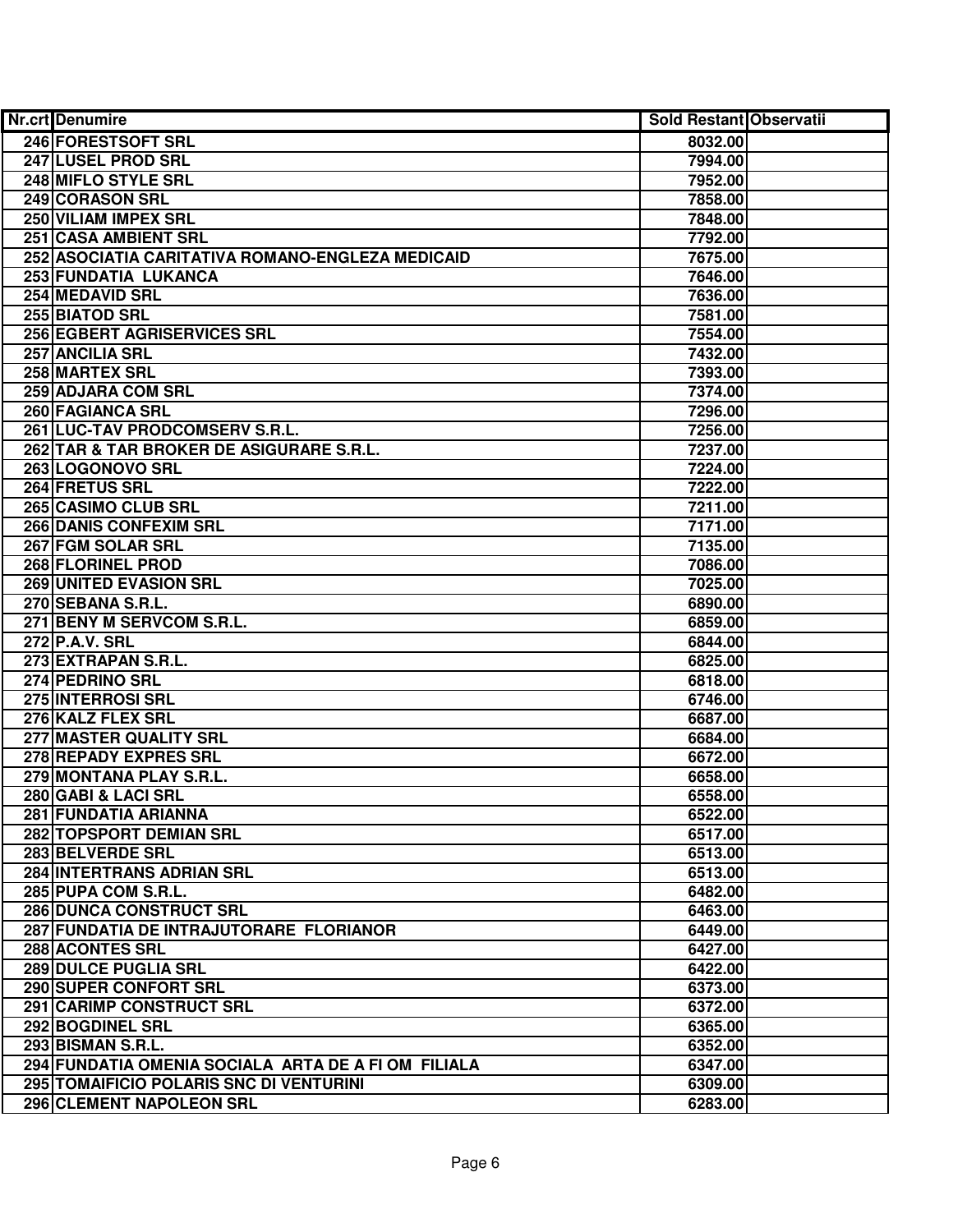| Nr.crt Denumire                                        | Sold Restant Observatii |  |
|--------------------------------------------------------|-------------------------|--|
| 297 DARMYRA CONF SRL                                   | 6268.00                 |  |
| 298 CURIERAT RAPID ROMSA SRL                           | 6262.00                 |  |
| 299 CAFE AFRIKA SRL                                    | 6229.00                 |  |
| <b>300 LOC VECHI SRL</b>                               | 6229.00                 |  |
| 301 SANDY PREST SRL                                    | 6229.00                 |  |
| 302 BIG INFO SRL                                       | 6175.00                 |  |
| 303 AMBIENT SYSTEMS SRL                                | 6101.00                 |  |
| 304 REDIS TRANS SRL                                    | 6093.00                 |  |
| 305 SINDICATUL SOFERILOR BIHOR DIN S.C. TAXI-BIHOR ORA | 6086.00                 |  |
| 306 WENSHENG STYLE S.R.L.                              | 6055.00                 |  |
| <b>307 GEORGIENII TRANS SRL</b>                        | 6028.00                 |  |
| 308 CHIDO SRL                                          | 6004.00                 |  |
| <b>309 VALTAUR TRANS SRL</b>                           | 5975.00                 |  |
| 310 DECARGO SRL                                        | 5922.00                 |  |
| 311 MOTORSMITH SRL                                     | 5912.00                 |  |
| 312 HIDROSIM SRL                                       | 5901.00                 |  |
| 313 HERIS COM. SRL                                     | 5883.00                 |  |
| 314 TOTAL CONTROL&INVEST SRL                           | 5882.00                 |  |
| 315 MULTIPROIECT CONSULT SRL                           | 5871.00                 |  |
| 316 KRISTAL MEDIA SRL                                  | 5870.00                 |  |
| 317 TODIANA SRL                                        | 5870.00                 |  |
| 318 SIRACUSA SRL                                       | 5864.00                 |  |
| 319 NELSIMONA S.R.L.                                   | 5816.00                 |  |
| 320 NEL&VICHI SRL                                      | 5798.00                 |  |
| 321 TRANSILVANIA GEN. IMP.-EXP. SRL                    | 5769.00                 |  |
| 322 ZEAN COM SRL                                       | 5706.00                 |  |
| 323 DEWAELE TRANSPORT SRL                              | 5691.00                 |  |
| 324 SIRACSIM SRL                                       | 5679.00                 |  |
| 325 UNIUNEA STUDENTILOR MAGHIARI DIN JUD.BIHOR-ORADEA  | 5678.00                 |  |
| 326 DISTRIBUTIE CARNE PROASPATA SRL                    | 5650.00                 |  |
| 327 EUROPOL RECYCLING SRL                              | 5636.00                 |  |
| 328 RADANIA SRL                                        | 5626.00                 |  |
| 329 FUNDATIA LUMINA CELESTA                            | 5600.00                 |  |
| 330 TRANSILVANIAN MUSIC PRODUCTIONS S.R.L.             | 5600.00                 |  |
| 331 GIUSEPPE IMOBILIARE SRL                            | 5596.00                 |  |
| 332 HAN CARGO SRL                                      | 5540.00                 |  |
| 333 MAXIBUS TRAVEL SRL                                 | 5520.00                 |  |
| 334 AMATIC SRL                                         | 5502.00                 |  |
| 335 FUNDATIA KATHYA                                    | 5500.00                 |  |
| 336 ALEMIRANA SOLUTIONS SRL                            | 5487.00                 |  |
| 337 GARULUS SRL                                        | 5455.00                 |  |
| 338 MONCIPTRANS SRL                                    | 5449.00                 |  |
| 339 ROYAL DGA BAR SRL                                  | 5440.00                 |  |
| 340 CRISTAL HEA S.R.L.                                 | 5422.00                 |  |
| 341 HANKOOK GWAN SRL                                   | 5422.00                 |  |
| 342 INTERNATIONAL PAGANELLI SRL                        | 5422.00                 |  |
| 343 MAYA VITAL GROUP SRL                               | 5422.00                 |  |
| 344 MIXODUS SRL                                        | 5422.00                 |  |
| 345 NICFLOR DISTRIBUTION GRUP SRL                      | 5422.00                 |  |
| 346 SETACO MET S.R.L.                                  | 5408.00                 |  |
| 347 CORIMAR HOTELS SRL                                 | 5397.00                 |  |